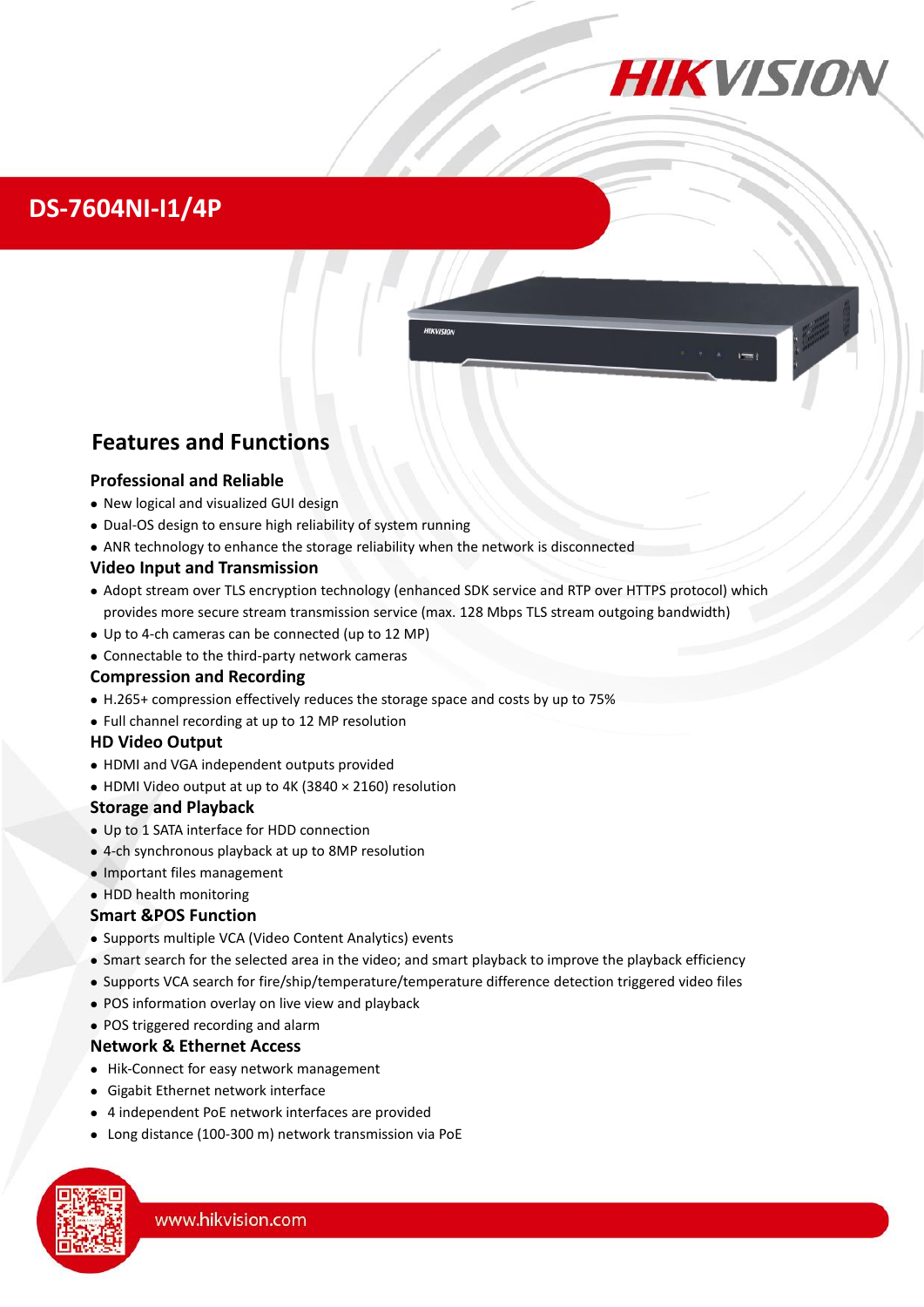

# **Specifications**

T.

| <b>Model</b>                 |                                                       | DS-7604NI-I1/4P                                                                                                                                                                       |  |  |
|------------------------------|-------------------------------------------------------|---------------------------------------------------------------------------------------------------------------------------------------------------------------------------------------|--|--|
| Video/Audio<br>input         | IP video input                                        | $4$ -ch                                                                                                                                                                               |  |  |
|                              |                                                       | Up to 12 MP resolution                                                                                                                                                                |  |  |
|                              | Two-way audio                                         | 1-ch, RCA (2.0 Vp-p, 1 k Ω)                                                                                                                                                           |  |  |
| <b>Network</b>               | <b>Incoming bandwidth</b>                             | 40 Mbps                                                                                                                                                                               |  |  |
|                              | <b>Outgoing bandwidth</b>                             | 256 Mbps                                                                                                                                                                              |  |  |
|                              | <b>Remote connection</b>                              | 128                                                                                                                                                                                   |  |  |
|                              | <b>Recording resolution</b>                           | 12 MP/8 MP/6 MP/5 MP/4 MP/3MP/1080p/UXGA/720p /VGA/4CIF<br>/DCIF/2CIF/CIF/QCIF                                                                                                        |  |  |
|                              | <b>CVBS output (Optional)</b>                         | 1-ch, BNC (1.0 Vp-p, 75 $\Omega$ ), resolution: PAL: 704 $\times$ 576, NTSC: 704 $\times$<br>480                                                                                      |  |  |
|                              | <b>HDMI</b> output<br>resolution                      | 4K (3840 × 2160)/60Hz, 4K (3840 × 2160)/30Hz, 2K (2560 ×<br>1440)/60Hz, 1920 × 1080p/60Hz, 1600 × 1200/60Hz, 1280 ×<br>$1024/60$ Hz, $1280 \times 720/60$ Hz, $1024 \times 768/60$ Hz |  |  |
|                              | <b>VGA output</b><br>resolution                       | 1920 × 1080p/60Hz, 1280 × 1024/60Hz, 1280 × 720/60Hz, 1024 ×<br>768/60Hz;                                                                                                             |  |  |
|                              | <b>Audio output</b>                                   | 1-ch, RCA (Linear, $1 K\Omega$ )                                                                                                                                                      |  |  |
| <b>Decoding</b>              | <b>Decoding format</b>                                | H.265/H.265+/H.264/H.264+/MPEG4                                                                                                                                                       |  |  |
|                              | Live view/Playback<br>resolution                      | 12 MP/8 MP/6 MP/5 MP/4 MP/3MP/1080p/UXGA/720p /VGA/4CIF<br>/DCIF/2CIF/CIF/QCIF                                                                                                        |  |  |
|                              | <b>Synchronous playback</b>                           | $4$ -ch                                                                                                                                                                               |  |  |
|                              | <b>Capability</b>                                     | 2-ch@12 MP (20fps)/4-ch@8 MP (25fps)/8-ch@4 MP (30fps)                                                                                                                                |  |  |
| <b>Network</b><br>management | <b>Network protocols</b>                              | TCP/IP, DHCP, Hik-Connect, DNS, DDNS, NTP, SADP, SMTP, NFS, iSCSI,<br>UPnP™, HTTPS                                                                                                    |  |  |
| <b>Hard disk</b>             | <b>SATA</b>                                           | 1 SATA interface                                                                                                                                                                      |  |  |
|                              | Capacity                                              | Up to 8 TB capacity for each HDD                                                                                                                                                      |  |  |
| <b>External</b><br>interface | <b>Network interface</b>                              | 1 RJ-45 10/100/1000 Mbps self-adaptive Ethernet interface                                                                                                                             |  |  |
|                              | <b>USB interface</b>                                  | Front panel: $1 \times$ USB 2.0; Rear panel: $1 \times$ USB 3.0                                                                                                                       |  |  |
|                              | Alarm in/out                                          | 4/1                                                                                                                                                                                   |  |  |
| <b>PoE</b> Interface         | Interface                                             | 4 RJ-45 10/100 Mbps self-adaptive Ethernet interfaces                                                                                                                                 |  |  |
|                              | <b>Power</b>                                          | $\leq 90 W$                                                                                                                                                                           |  |  |
|                              | <b>Supported standard</b>                             | IEEE 802.3 af/at                                                                                                                                                                      |  |  |
| General                      | <b>Power supply</b>                                   | 48 VDC, 1.8 A                                                                                                                                                                         |  |  |
|                              | <b>Consumption (without</b><br>hard disk and PoE off) | $\leq 15$ W                                                                                                                                                                           |  |  |
|                              | <b>Working temperature</b>                            | -10 °C to 55 °C (14 °F to 131 °F)                                                                                                                                                     |  |  |
|                              | <b>Working humidity</b>                               | 10 to 90 %                                                                                                                                                                            |  |  |
|                              | Dimensions ( $W \times D \times H$ )                  | $315 \times 240 \times 48$ mm (12.4" $\times$ 9.4" $\times$ 1.9")                                                                                                                     |  |  |
|                              | <b>Weight (without hard</b><br>disk)                  | ≤ 1.18 Kg (2.6 lb)                                                                                                                                                                    |  |  |